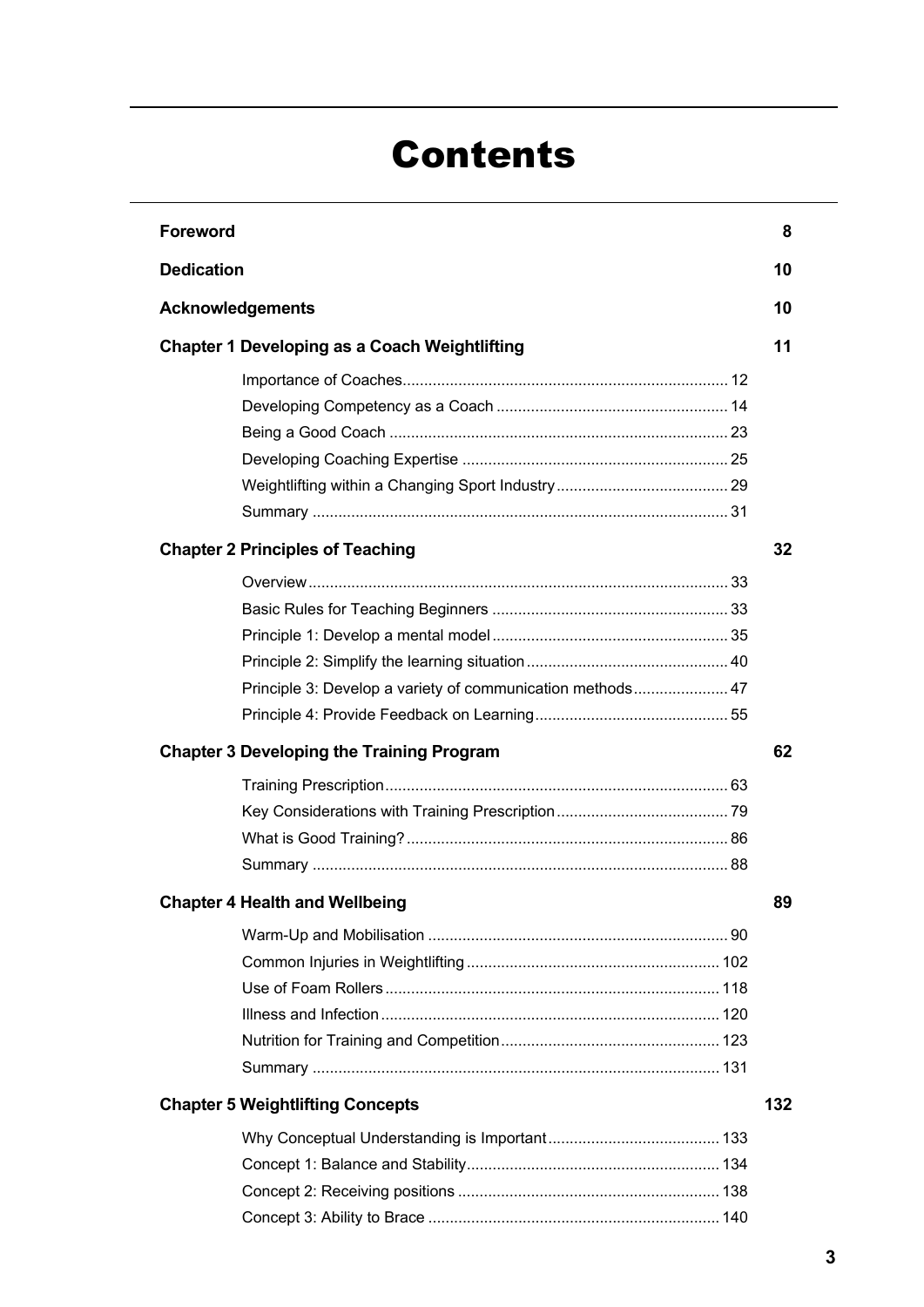### **Chapter 6 Key Positions 198**

| Key Position 5: Receiving Position - Power Snatch204 |  |
|------------------------------------------------------|--|
|                                                      |  |
| Key Position 7: Receiving Position - Power Clean206  |  |
|                                                      |  |
|                                                      |  |
|                                                      |  |

# **Chapter 7 The Snatch 210**

# **Chapter 8 Teaching the Snatch 229 Chapter 8 Teaching the Snatch 229 Chapter 229**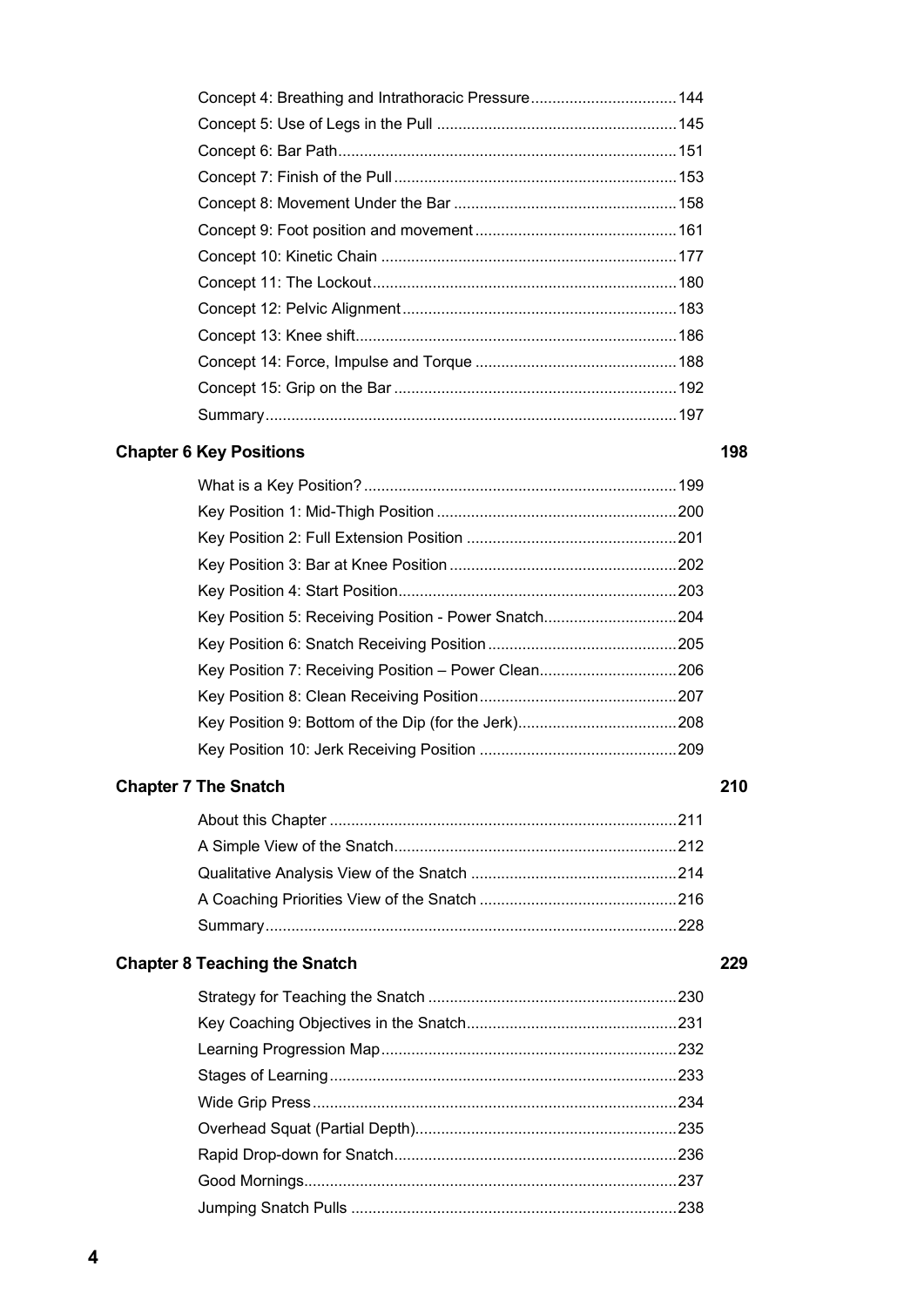### **Chapter 9 The Clean & Jerk**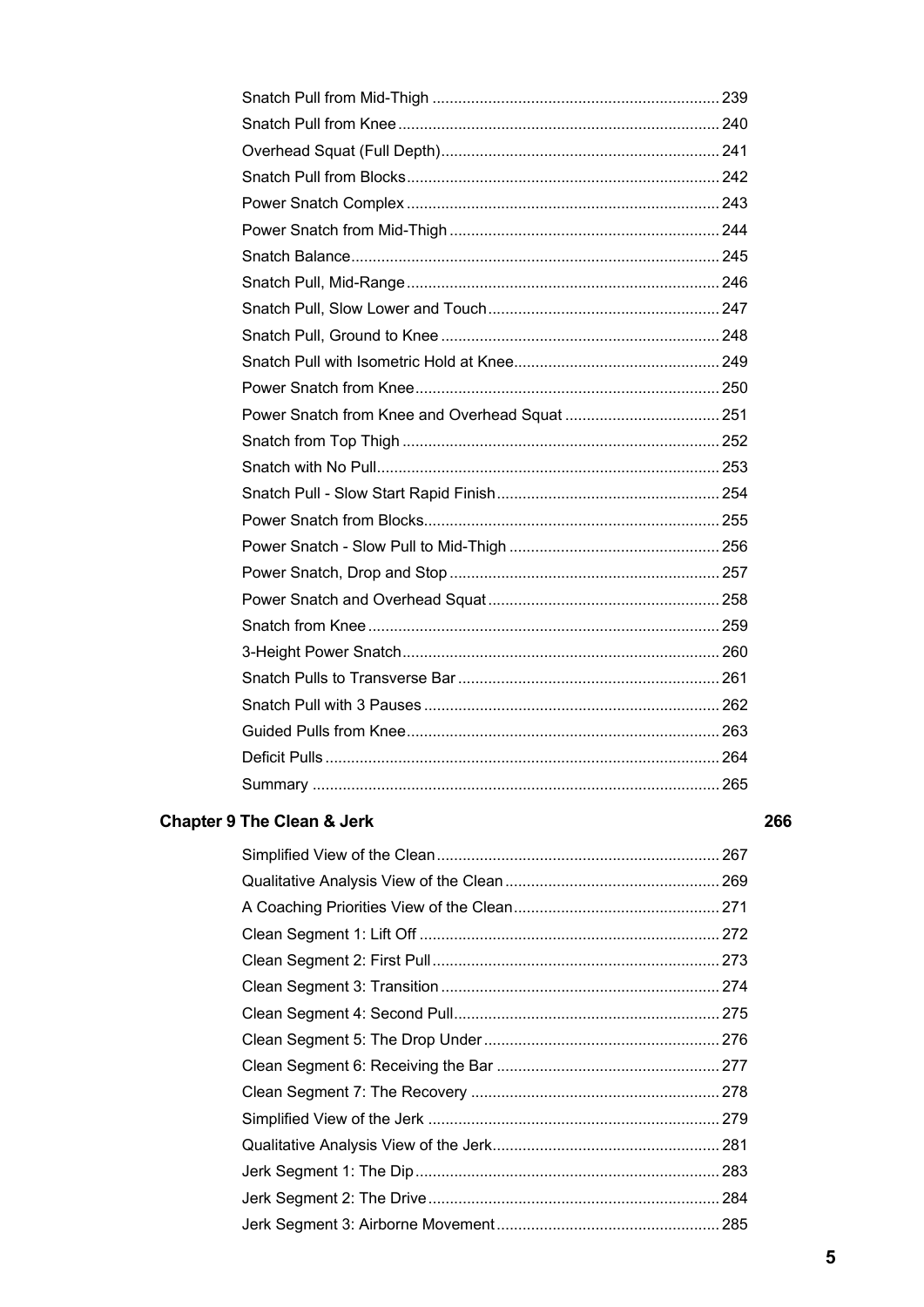$\boldsymbol{6}$ 

# **Chapter 10 Teaching the Clean**

### **Chapter 11 Teaching the Jerk**

### 317

### 289